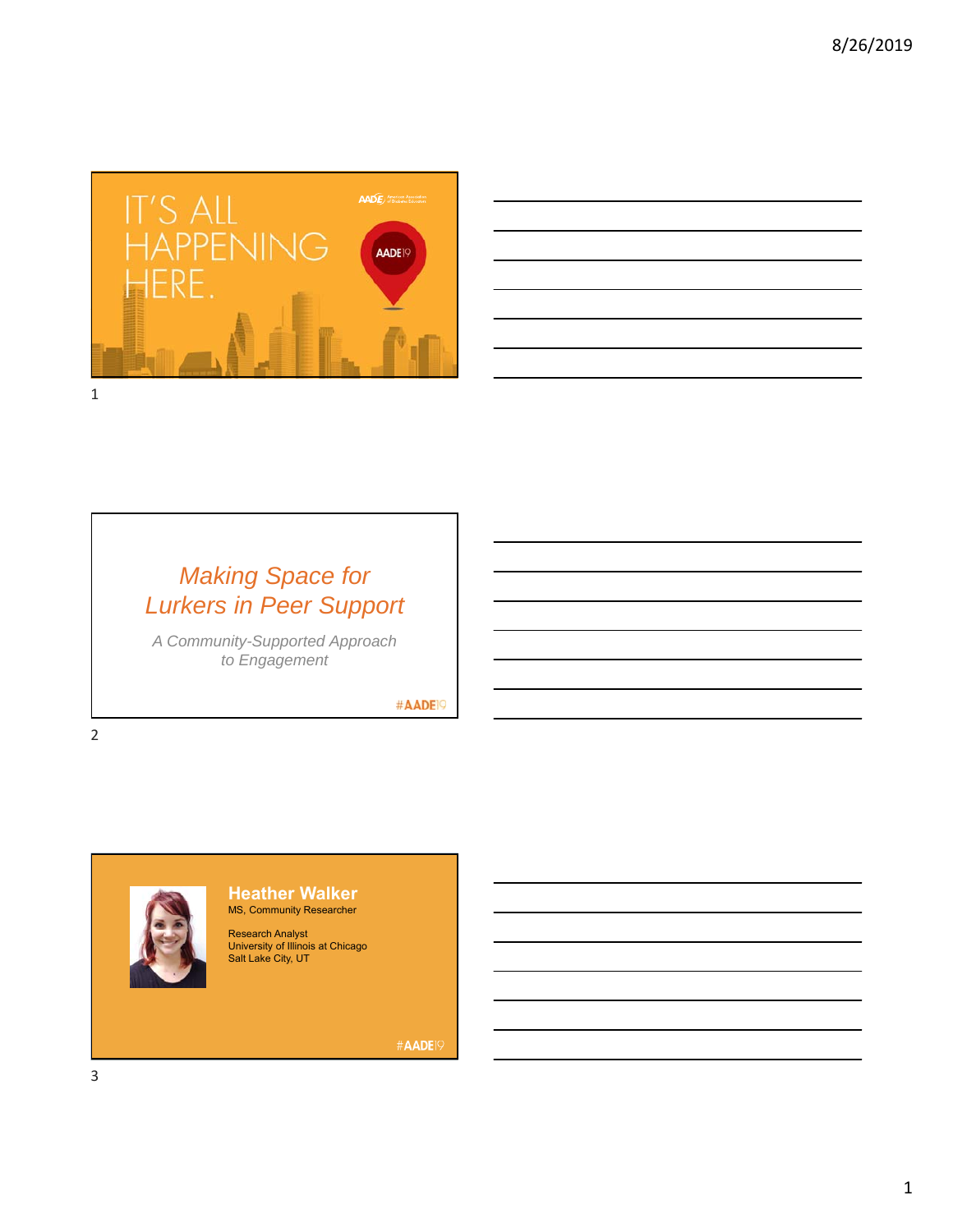

#### **Anna Norton**

MS, Non-Profit Community Leader

CEO DiabetesSisters Raleigh, NC

#AADE<sup>19</sup>

4

#### **Disclosure to Participants**

- 
- Notice of Requirements For Successful Completion Please refer to learning goals and objectives Learners must attend the full activity and complete the evaluation in order to claim continuing education credit/hours
- Conflict of Interest (COI) and Financial Relationship Disclosures: Presenter: HW, MS No COI/Financial Relationship to disclose Presenter: AN, MS Speaker's Bureau: Boehringer-Ingelheim, Eli Lilly, Novo Nordisk
- 
- Non-Endorsement of Products: Accredited status does not imply endorsement by AADE, ANCC, ACPE or CDR of any commercial products displayed in conjunction with this educational activity • Off-Label Use:
- Participants will be notified by speakers to any product used for a purpose other than for which it was approved by the Food and Drug Administration.

#AADE<sup>19</sup>

5

## **Session Plan**

- Introduction to 'The Lurker'
- Community Case Study DiabetesSisters
- From Exclusion to Inclusion
	- Minority Communities/Populations
	- Disability X Diabetes
	- All type of diabetes
- Strategies for Expansive Inclusiveness

#AADE<sup>19</sup>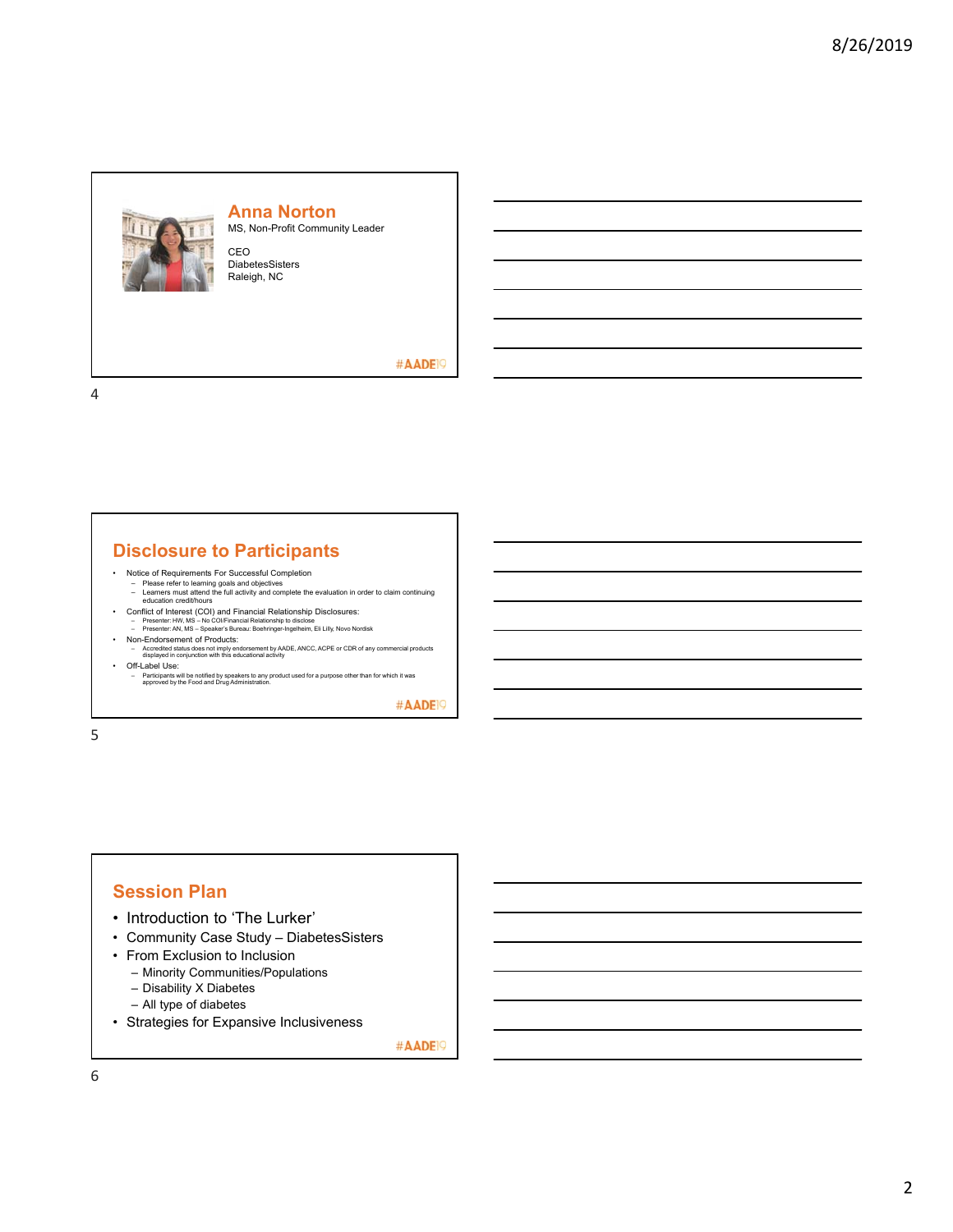

**The** *lurker* **role is the role in which a peer observes other peers engaging in a peer interaction**

#AADE<sup>19</sup>

8

# **The Lurker – Group Dynamics**

3 roles vital to the peer support process:

- supporter,
- supported, and
- observer (lurker)

#AADE<sup>19</sup>

9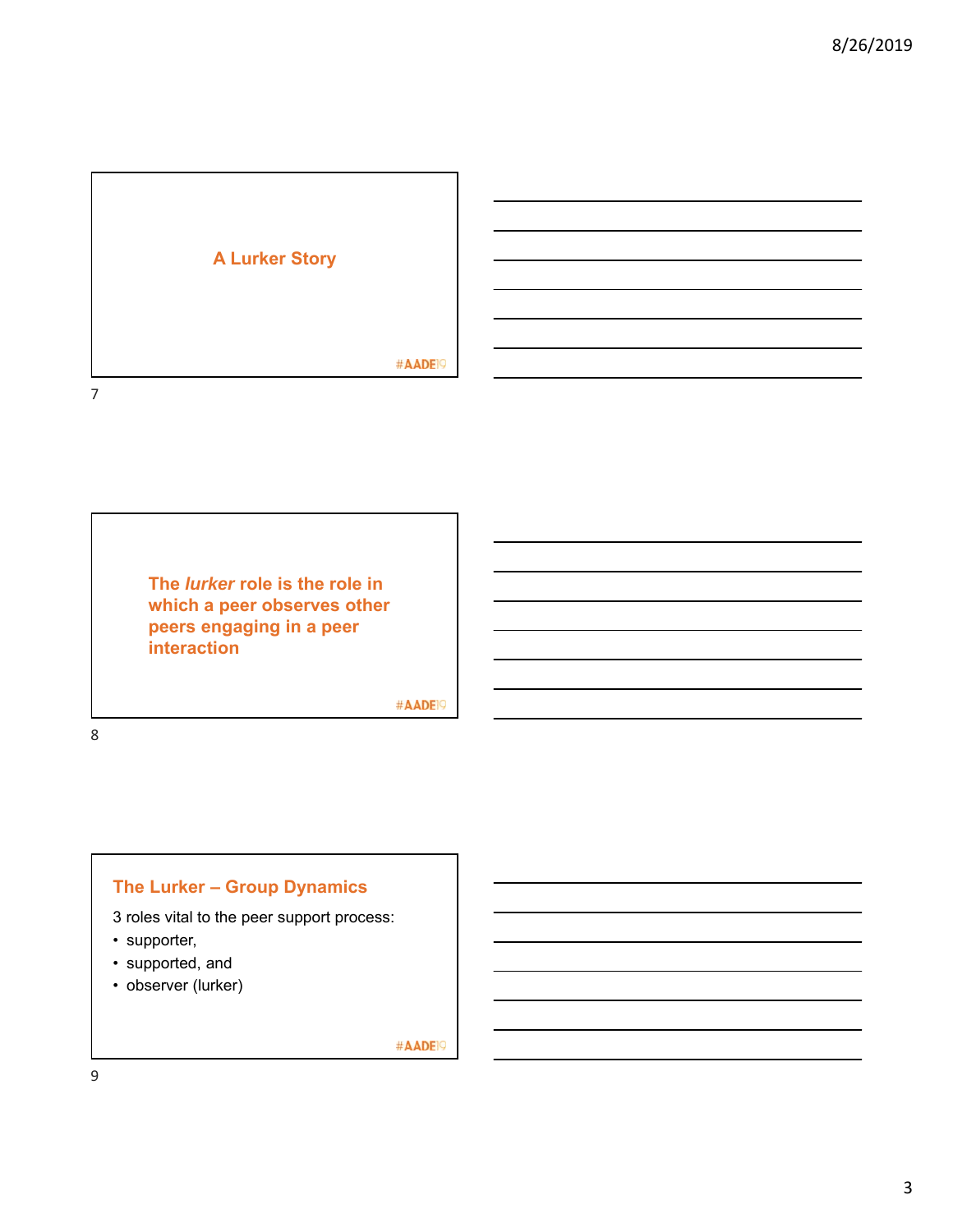#### **The Lurker – Active Learning**

Lurking as a form of active participation Education from within Not measurable, but still valuable Non-linear/Cyclical Transmission of ideas Stand alone power of "me too"



#AADE<sup>19</sup>

10



as an active and engaged person

#AADE<sup>19</sup>

11

# **Case Study Part I: DiabetesSisters**

• Digital

- 
- Monthly e‐newsletter Social Media: Facebook, Twitter, Instagram – DiabetesSistersVoices: online research
- 
- 
- In-Person PODS Meetups, with educational curriculum, reflection
	- PODS Leader Training Minority Initiative Program
- Do both online and in-person approaches meet at every level?

#AADE<sup>19</sup>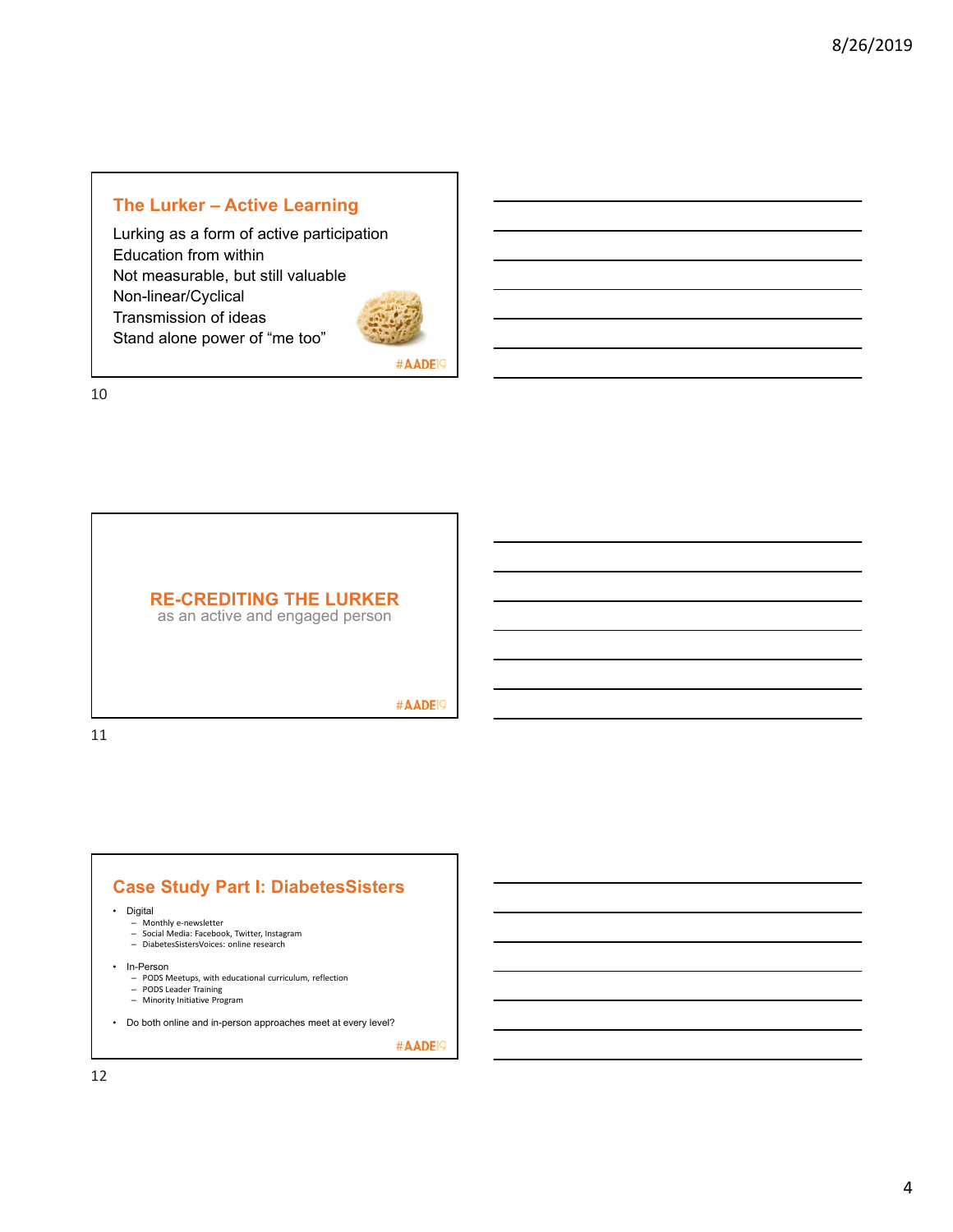#### **FROM EXCLUSION TO INCLUSION**

Who is excluded and how do we include them?

#AADE<sup>19</sup>

13



• Minority groups

- Disabled X Diabetes
- All types
- 

#AADE<sup>19</sup>

14

# **Navigating Power Dynamics**

- The effect of clinic walls
- The effect of community buy-in
- How to avoid tokenism

#AADE<sup>19</sup>